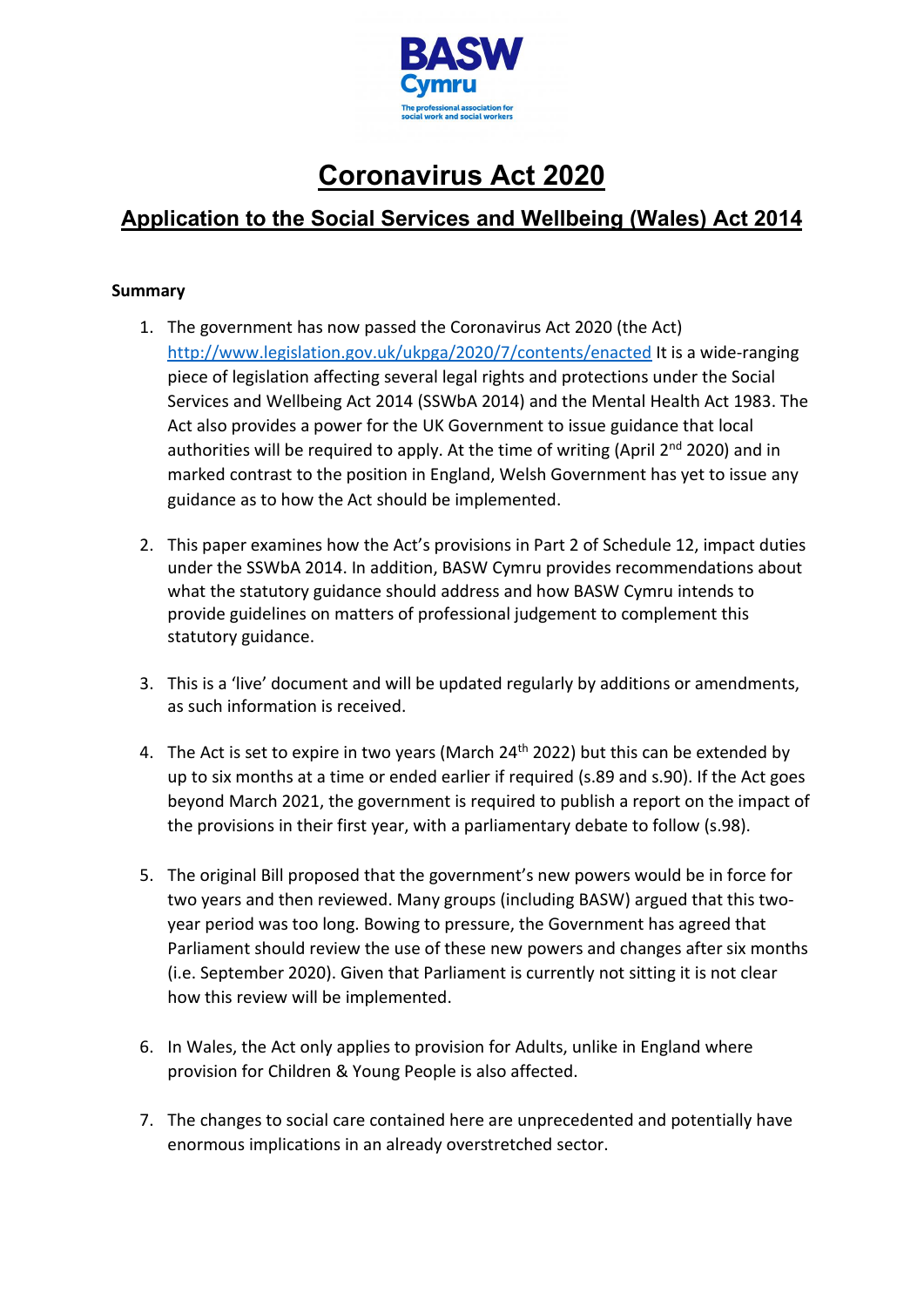8. In Wales, changes to the Mental Health Act 1983 in respect of Mental Health Review Tribunals are now in effect, with a downgrading of the social care duties of the SSWbA 2014 implemented on Wednesday 1<sup>st</sup> April.

#### **Duty to assess**

- 9. Currently, local authorities "must" assess any adult if it appears that s/he "may" have needs for care and support (s.19 & s.20 SSWbA 2014). They must also seek to identify what outcomes the adult wants to achieve and to what extent provision of care & support, preventative services or information, advice and assistance will meet those needs and achieve the desired outcomes (s.19(4)).
- 10. The Act suspends this duty to assess (Schedule 12, sections 20-25). For as long as the Act is in force, i.e. currently up to two years, Local Authorities in Wales will no longer be obliged to decide if someone has needs for care and support.
- 11. If the duty to assess is suspended, so too are the regulations governing assessment, i.e. The Care and Support (Eligibility) (Wales) Regulations 2015). This includes a requirement that those carrying out assessments are suitably skilled, competent, knowledgeable and trained, meaning suspension negates this obligation.
- 12. Clearly, this could have profound consequences; one the one hand, it is not always obvious that someone has needs or what they are, which is why they must be assessed. Equally, severe staff shortages could mean that unqualified, untrained and inexperienced workers are drafted in to carry out assessments, placing individuals at risk of having complex needs missed. But assessment is just the beginning of the process and the Act imposes several other changes as illustrated below.

## **Duty to meet needs**

- 13. Currently, local authorities only have a duty to meet "eligible" needs (s.35 SSWbA 2014) which, due to the impact of austerity and year on year budget cuts, means eligibility criteria have a very high threshold. For example, an adult must, because of a physical or mental impairment or illness be "unable" to achieve at least one of 7 specified outcomes and there must be, or likely to be, a "significant impact" on their wellbeing as a result (Explanatory Notes, The Care and Support (Eligibility) (Wales) Regulations 2015).
- 14. The SSWbA 2014 also requires local authorities to support carers (such as family and friends) who provide care to people with needs (ss40-45). This is a critical component of the care system, without which the number of people who will need care from the local authority would likely increase enormously.
- 15. In a 2019 'State of Caring' report by Carers Wales, 23% of carers receiving support said that they thought their care would be reduced. The implications of the Act mean that this is now highly likely, with many unpaid carers simply not identified.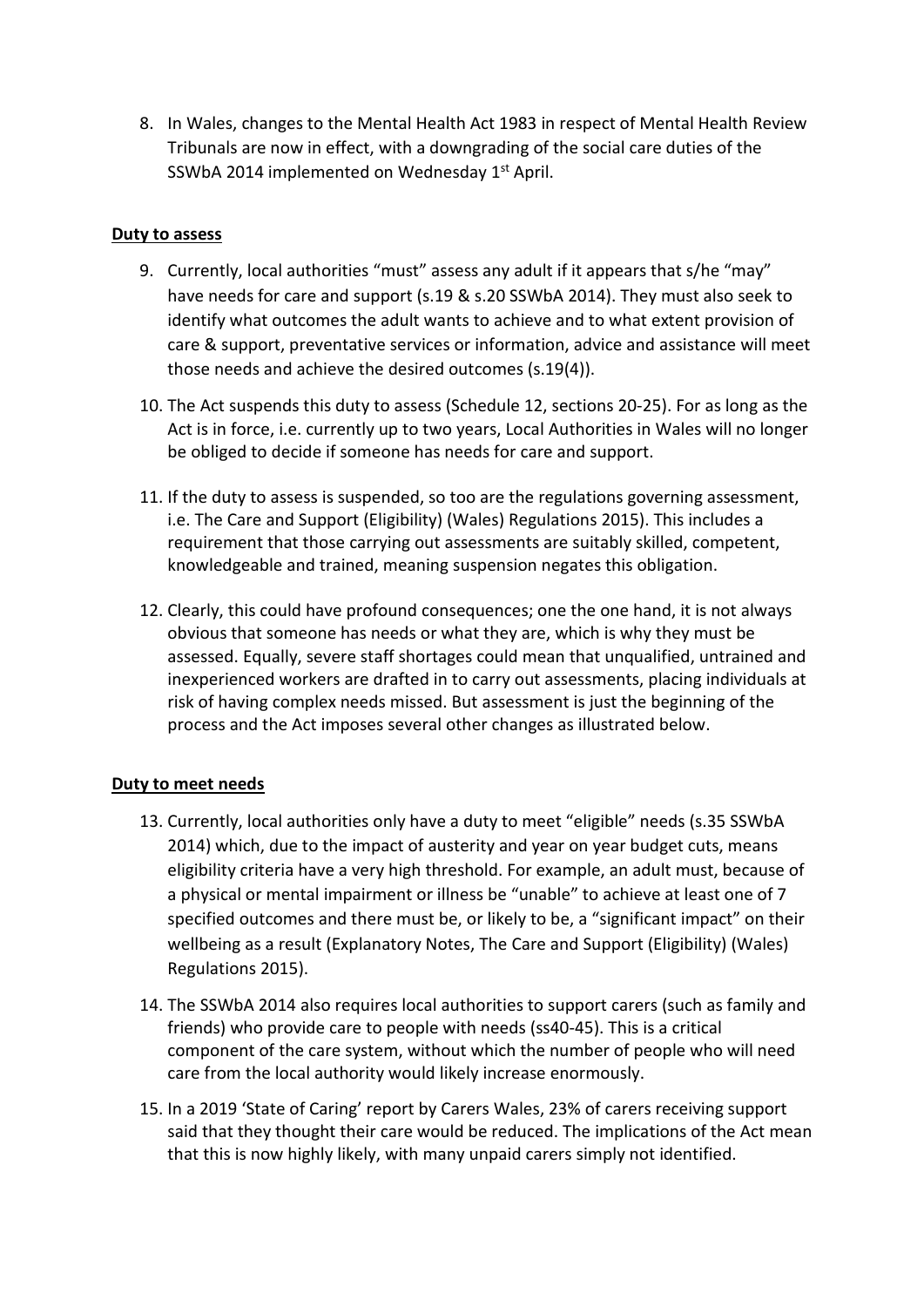- 16. The National Assembly for Wales report, 'Caring for our future: An inquiry into the impact of the Social Services and Well-being (Wales) Act 2014 in relation to carers November 2019' highlights these immediate concerns.
- 17. Where a local authority is required to meet needs under the SSWbA 2014, they also have a duty to prepare a care and support plan that sets out the details of how the person's needs will be met. These Care plans must be kept under review by local authorities and should be revised if the person's care and support needs have changed (ss54-55 SSWbA 2014; The Care and Support (Care Planning) (Wales) Regulations 2015).
- 18. The Coronavirus Act 2020 suspends these core duties on Local Authorities, replacing them with powers. Crucially, this is the case whether the duty pre-existed the coming into force of the Act and irrespective of whether the person is making a financial contribution.
- 19. Paragraph 29, Schedule 12 of the Act removes the duty to offer a choice of accommodation, creating a risk that individuals are placed in unsuitable accommodation that may not meet their needs. There is anecdotal evidence to suggest that this is already happening given the urgent need to free space in hospitals.
- 20. Paragraph 31, Schedule 12 of the Act, no longer requires that a person has a care and support plan. If no one is required to have a care and support plan how will Local Authorities inform the provider services they commission, what a person's needs are? They may choose to simply rely on providers to undertake provider assessments under The Regulation and Inspection of Social Care (Wales) Act 2016 and The Regulated Services (Service Providers & Responsible Individuals) (Wales) Regulations 2017, but this of course creates as many problems as it solves, not least possible conflict of interest, downplaying of needs or insufficient understanding of what those needs are.

## **Exception to avoid an individual experiencing abuse or neglect**

- 21. The Act allows for some exceptions to these downgrading of duties. In Wales, the effect of this means that there is still a duty on the Local Authority to provide care and support, if a failure to act meant that the individual would experience or be at risk of abuse or neglect (s.27).
- 22. The SSWbA 2014 defines "abuse" as, 'physical, sexual, psychological, emotional or financial abuse (and includes abuse taking place in any setting, whether in a private dwelling, an institution or any other place)'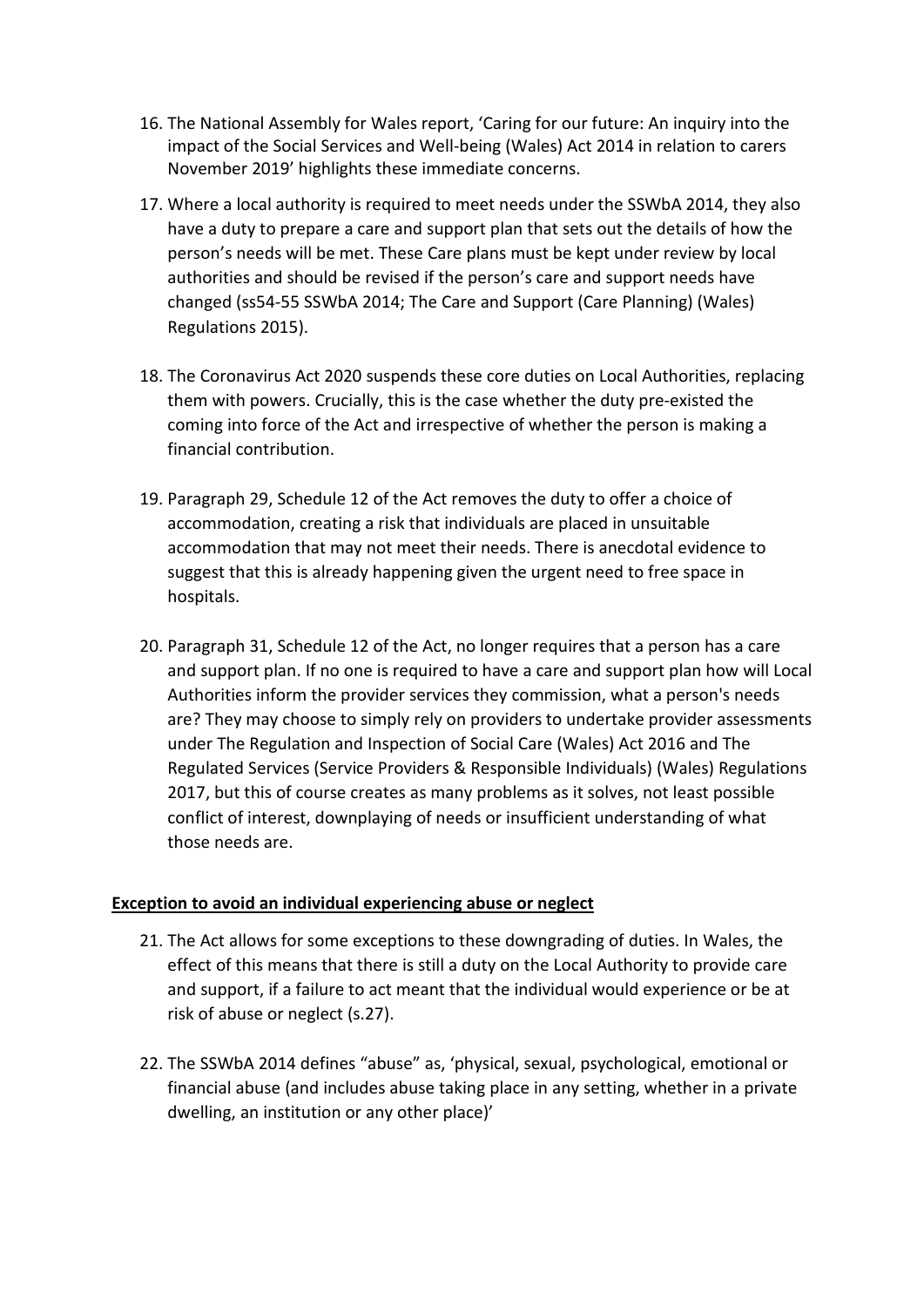- 23. "Neglect" means 'a failure to meet a person's basic physical, emotional, social or psychological needs, which is likely to result in an impairment of the person's wellbeing.'
- 24. Although this appears to be a lower threshold than is the case in England, where a duty to meet needs only arises if a failure to do so would be a 'breach of an individual's human rights', what is immediate apparent is the likely contested nature of what is meant by the terms 'basic' and 'impairment', i.e. how will Local Authorities and social workers actually define these in practice?
- 25. It remains unclear as to why the Act treats Wales and England differently in this way, but nonetheless, it is important to remember that the Act does not suspend the Human Rights Act 1998 in Wales and Local Authorities are still required to comply with this, due to the duty on them conferred by section 6 of the HRA.
- 26. Nonetheless, the effect of these changes means that it will be immensely difficult to challenge Local Authorities for failing to provide care and support. Arguably, the greatest impact will be on those who are already severely disadvantaged and for whom recourse to challenge has been their only option. The result is that many individuals with needs for care and support and their carers, are likely to be left with no entitlement to care, at a time of crisis and isolation and when their care needs may have increased.

## **A proportionate response?**

- 27. The Government's impact assessment of the Coronavirus Bill prior to enactment [https://publications.parliament.uk/pa/bills/cbill/58-](https://publications.parliament.uk/pa/bills/cbill/58-01/0122/Coronavirus%20Bill%20Impact%20Assessment%20final%203.pdf) [01/0122/Coronavirus%20Bill%20Impact%20Assessment%20final%203.pdf](https://publications.parliament.uk/pa/bills/cbill/58-01/0122/Coronavirus%20Bill%20Impact%20Assessment%20final%203.pdf) justified the temporary suspension of the majority of the SSWbA 2014 duties with the prediction that, "during the peak [of the virus], adult social care services will face surging demand and reduced capacity arising from higher rates of staff absence. This may make it impossible for LAs to continue to deliver at current service levels or undertake the detailed assessments they would usually provide."
- 28. As noted above, Welsh Government has already published Regulations that will allow for Local Authority duties to be downgraded but, to date, they have not published any compelling evidence or reasons for this action, nor have they, unlike the Department of Health & Social Care in England, produced any guidance or information for Local Authorities or social workers in light of the very draconian changes wrought by the Act.
- 29. This means that social workers in Wales currently have no framework or guidance on which to base their practice and decision making, despite the Explanatory Notes to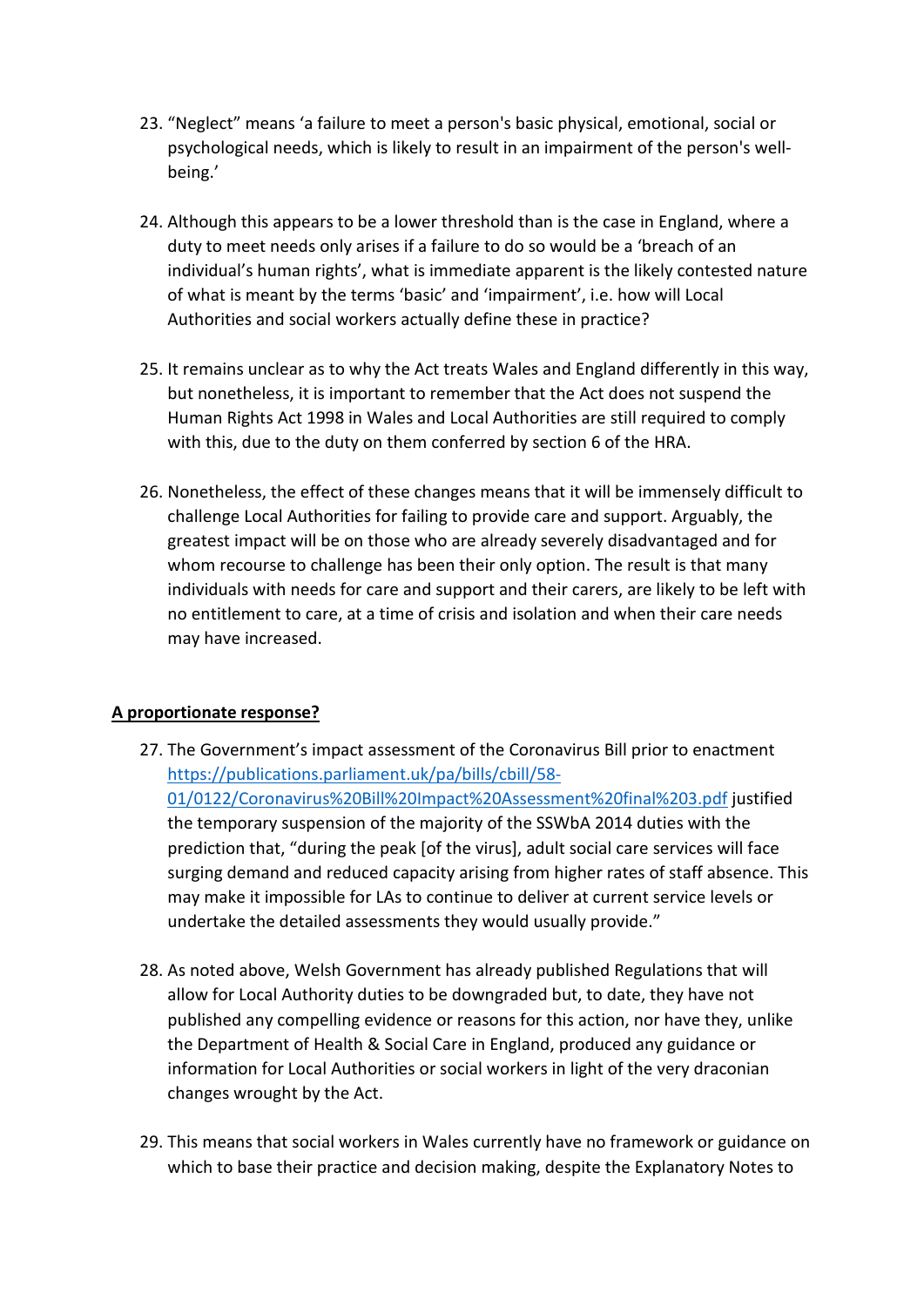the Bill [https://publications.parliament.uk/pa/bills/cbill/58-](https://publications.parliament.uk/pa/bills/cbill/58-01/0122/en/20122en.pdf)

[01/0122/en/20122en.pdf](https://publications.parliament.uk/pa/bills/cbill/58-01/0122/en/20122en.pdf) suggesting that, '*In order to support Local Authorities in operating under the new powers, including making prioritisation decisions in a consistent, and ethical manner, the Government will publish guidance'* (para.36).

- 30. Further, even when the peak of the crisis has passed, it appears that care needs will still not be met. The Act include a 'backlog' clause (s.30, Schedule 12) which essentially gives Local Authorities some 'breathing space' and time to catch up with needs not assessed during the crisis.
- 31. Local Authorities may welcome such space to enable them to get their house in order, but it must not be forgotten that a decade of austerity has already caused significant and long-lasting harm to the most vulnerable and needy in Wales.
- 32. This is, of course, a serious health crisis, and the need to prioritise care in order to protect life can hardly be argued with. But it is hard to believe that these changes and the Welsh Governments haste in implementing them, will not make the situation worse. The link between current failures to meet care needs and consequent pressure on all services is well-established. Now does not seem like a good time to test that evidence.

## **Statutory Guidance**

- 33. In making the required decisions about meeting needs, some form of assessment and prioritisation process will be necessary and BASW Cymru welcomes the UK Government publishing statutory guidance in England, that local authorities will be required to comply with, to ensure that decisions are made in a consistent and ethical manner.
- 34. Clearly, something similar is urgently needed in Wales; this cannot come soon enough.
- 35. Nevertheless, BASW Cymru believes that existing well-understood assessment pathways can and should be retained and adapted. Therefore, statutory guidance in Wales should include clarity about the following:
	- a. The initial threshold i.e. the equivalent of "appearance of needs".
	- b. The types of inability and difficulty that people may receive help with.
	- c. How a Local Authority will determine whether if a failure to meet needs for care and support meant that the individual would experience or be at risk of abuse or neglect. Statutory Guidance in Part 7 of the SSWbA 2014 is already well understood and should provide a good basis for decisions taken under the Coronavirus Act.